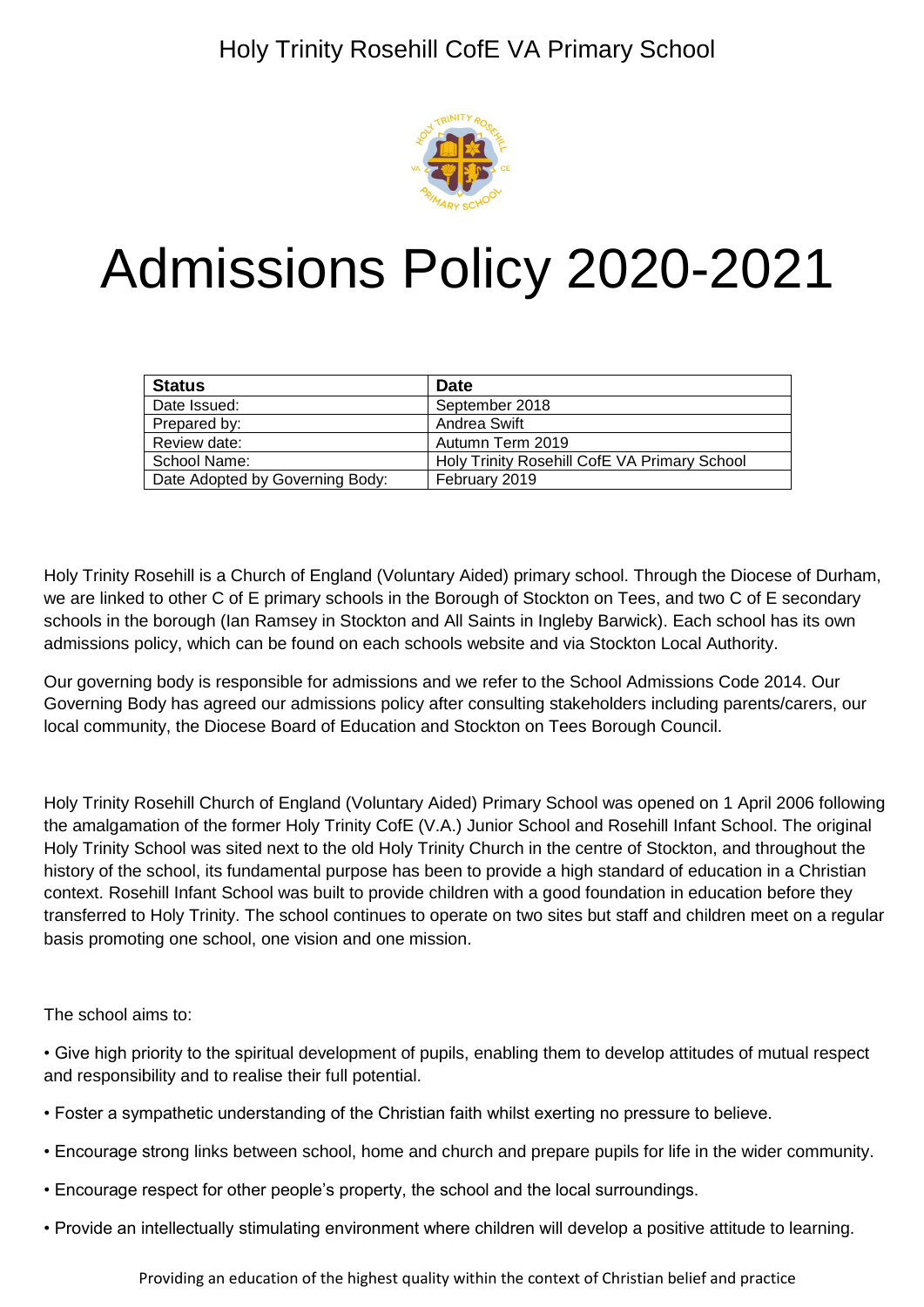- Make learning fun.
- Create a strong ethos where children can achieve their potential.

• develop pupil's self-confidence and raise their self-esteem so they will learn to work with independence and self-discipline.

• Provide a warm friendly atmosphere where children gain respect and tolerance of, and show a caring attitude for others.

• Show a caring attitude towards all children and adults concerned with the school.

School Church Ethos Statement

Recognising its historic foundation, the school will preserve and develop its religious character in accordance with the principles of the Church of England and in partnership with the Church at parish and diocesan level.

The school aims to serve its community by providing an education of the highest quality within the context of Christian belief and practice. It encourages an understanding of the meaning and significance of faith, and promotes Christian values through the experience it offers to all its pupils.

We can currently offer school places to 60 pupils. Children who have special educational needs or complex needs, where through the review process our school has been 'named' in a Statement of Special Educational Needs or Education, Health and Care Plan as the mainstream school that can offer relevant support and resources, will be given a place.

If there are more applications than places available, we will offer school places in the following order.

1. A 'looked after child' or a child who was previously looked after but immediately after being looked after became subject to an adoption, residence or special guardianship order.

2. Children previously in state care outside of England. This refers to children who were previously in state care outside of England, and have ceased to be in state care as a result of being adopted. . N.B This is a new criteria for our Admissions Policy

3. Children who will have a sibling at the school in the term when they are due to start.

4. Children whose home address is within the admission zone of the school (the admission zone is shown on the relevant local authority map).

5. Children who have a parent/carer on the electoral roll of Holy Trinity with St Mark Church. Application details for the Electoral Roll can be found on Holy Trinity with St Mark Church website www.holytrinitywithstmark.co.uk

## 6. Children who attend Holy Trinity Rosehill Nursery Class and/or Boomerang pre-school.

7. Children who have exceptional needs for social or medical reasons. For each case we will need proof from an independent person such as a medical specialist who has been involved with the child over a period of time, a social worker, an attendance officer or another professional. We will not offer places within this category based on a child's ability or intelligence.

8. Children whose parents/carers want them to go to our school.

Providing an education of the highest quality within the context of Christian belief and practice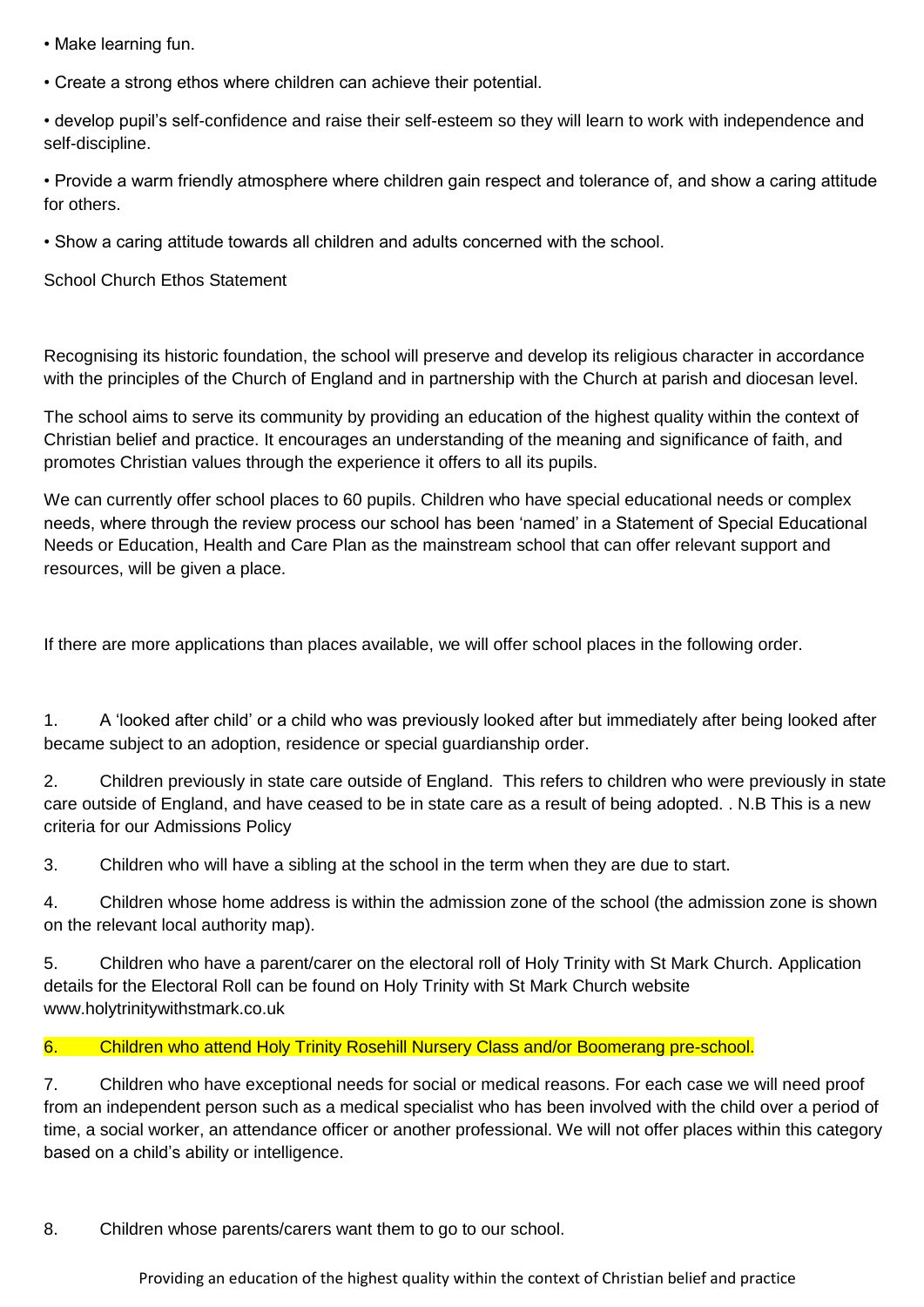## **Notes**

a. Within each criterion above, if there are more people applying than there are places available, we will offer the place to pupils who live closest to our school. This will be measured in a straight line (as the crow flies). This will be measured electronically from a centre point of the school to a centre point of the home.

b. We define brother or sister as follows.

i) A brother, sister, stepbrother, stepsister, adopted brother or sister, or children of people who are living at the same address as a family. (In all cases, the parent/carer who receives the Child Benefit for those children must permanently live at that address with the children.)

ii) We will consider brothers or sisters who live in separate households

because the parents/carers are separated and have shared responsibility for the children under conditions covering exceptional circumstances.

iii) For twins, triplets and other multiple births, i or ii will apply.

iv) If there are other family situations where there are different carers, e.g., aunts, uncles or grandparents, each individual case will be considered. More detailed definitions about these criteria e.g. sibling, distance etc., can be found on Stockton Borough website – Admissions www.stockton.gov.uk/children-and-youngpeople/schools/school-admissions-and-transfers

c. "Note: By a "looked-after child" we mean one in the care of a local authority or being provided with accommodation by a local authority in the exercise of its social services function. An adoption order is one made under the Adoption Act 1976 (Section 12) or the Adoption and Children Act 2002 (Section 46). A 'child arrangements order is one settling the arrangements to be made as to the person with whom the child is to live (Children Act 1989, Section 8, as amended by the Children and Families Act 2014, Section 14). A 'special guardianship order' is one appointing one or more individuals to be a child's special guardian/s (Children Act 1989, Section 14A). Applications under this criterion must be accompanied by evidence to show that the child is looked after or was previously looked after (e.g. a copy of the adoption, child arrangements or special guardianship order)."

d. "Admission of children below compulsory school age and deferred entry to school"

The School Admissions Code requires school admission authorities to provide for the admission of all children in the September following their fourth birthday. However, a child is not required to start school until they have reached compulsory school age following their fifth birthday. For summer born children (those born after 1 April) this can sometimes be almost a full school year after the point at which they could first be admitted.

## Tie breaker

Proximity of the child's home, as measured by the straight line distance (see Note 7) between the home and the school with those living nearer being accorded the higher priority, will serve to differentiate between children in criteria 1 to [ ] should the need arise. In the event that two distance measurements are identical, the school will use random allocation (names in a hat) to decide which child should be offered the place. The process will be conducted in the presence of a person independent of the school.

Providing an education of the highest quality within the context of Christian belief and practice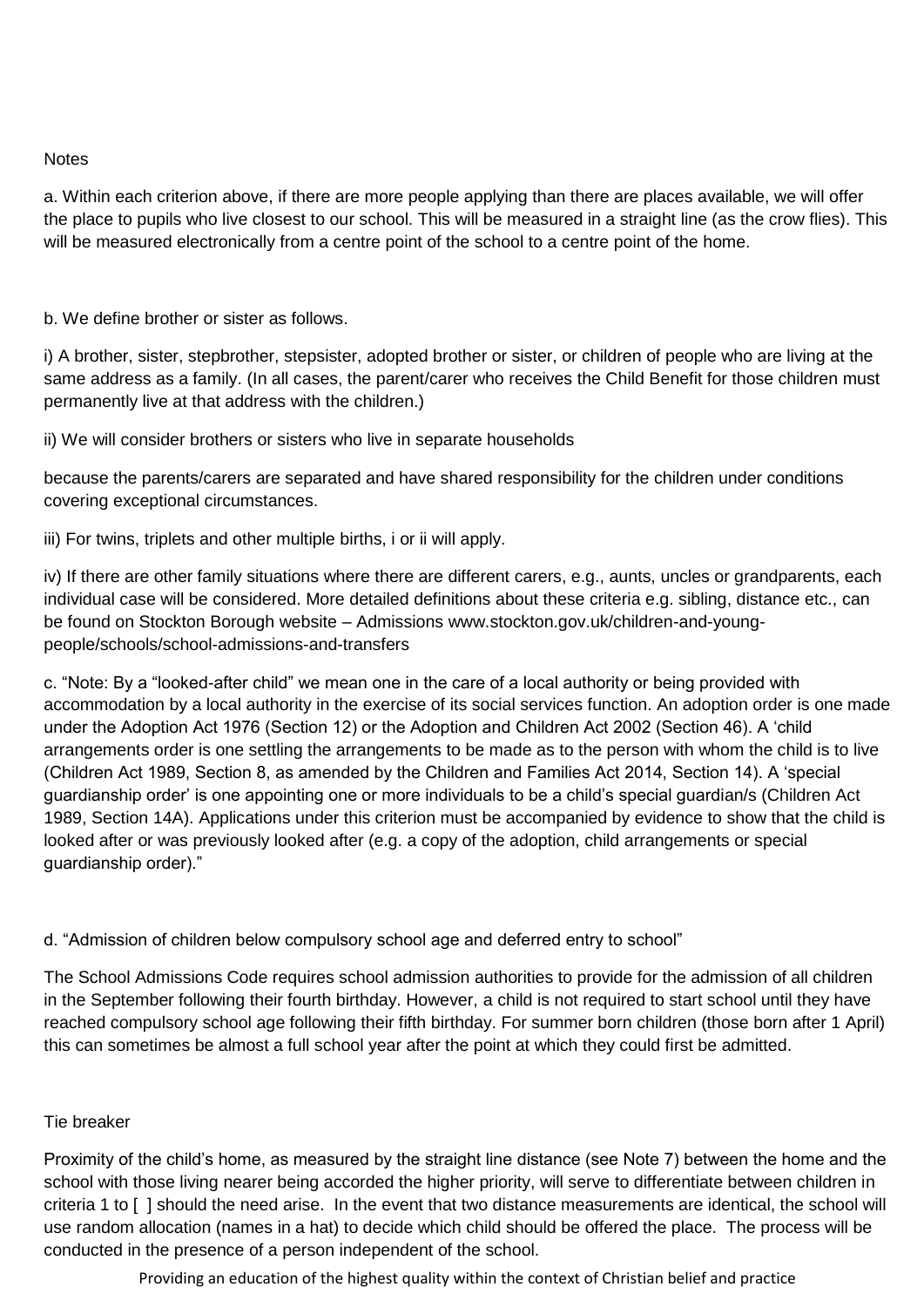## Waiting Lists

The school maintains waiting lists for those children who are not offered a place, and the parents/carers ask for the child's name to be added to the waiting list. The order of priority on the waiting list is the same as the list of criteria for over-subscription, and does not depend on the date on which an application is received. No account is taken of length of time on a waiting list. The school periodically seeks confirmation that parents/carers wish a child to be kept on the waiting list. Waiting lists will be maintained until 31 December of the admission year

Some parents/carers may feel that their child is not ready to start school in the September following their fourth birthday. Parents/carers are entitled to request in writing that:-

• their child attends part-time until they reach compulsory school age, or

• the date their child is admitted to school is deferred until later in the same academic year or until the term in which the child reaches compulsory school age. The school will hold any deferred place for the child, although, in the majority of cases, we find that children benefit from starting at the beginning of the school year, rather than part way through it.

• the date their child is admitted to school is deferred until the term after the child reaches compulsory school age.

The child must, however, start school full-time in the term after their fifth birthday.

If parents/carers of summer born children wish to defer entry as outlined above and wish them to be admitted to the Reception Year in the term following their fifth birthday, rather than year 1, then parents/carers should apply at the usual time for a place in September of the current academic year together with a written request that the child is admitted outside of his or her normal age group to the Reception Year in September the following year providing supporting reasons for seeking a place outside of the normal age group. This should be discussed with the Head Teacher as soon as possible. If their request is agreed, and this should be clear before the national offer day, their application for the normal age group may be withdrawn before any place is offered and they should reapply in the normal way for a Reception place in the following year. If their request is refused, the parents/carers must decide whether to wait for any offer of a place in the current academic year (NB it will still be subject to the over-subscription criteria in this policy) or to withdraw their application and apply for a year 1 place the following year. Parents should be aware that the Year 1 group may have no vacancies as it could be full with children transferring from the previous Reception Year group.

Further information and advice on the admission of summer born children is available from Stockton Borough Council and the DfE

Appeal where application is made outside of age range

Requests from parents/carers for places outside a normal age group will be considered carefully e.g. for those who have missed education due to ill health. Each case will be considered on its own merits and circumstances. However, such admissions will not normally be agreed without a consensus that to do so would be in the pupil's interests. It is recommended that parents/carers discuss their wishes with the Head Teacher in advance of